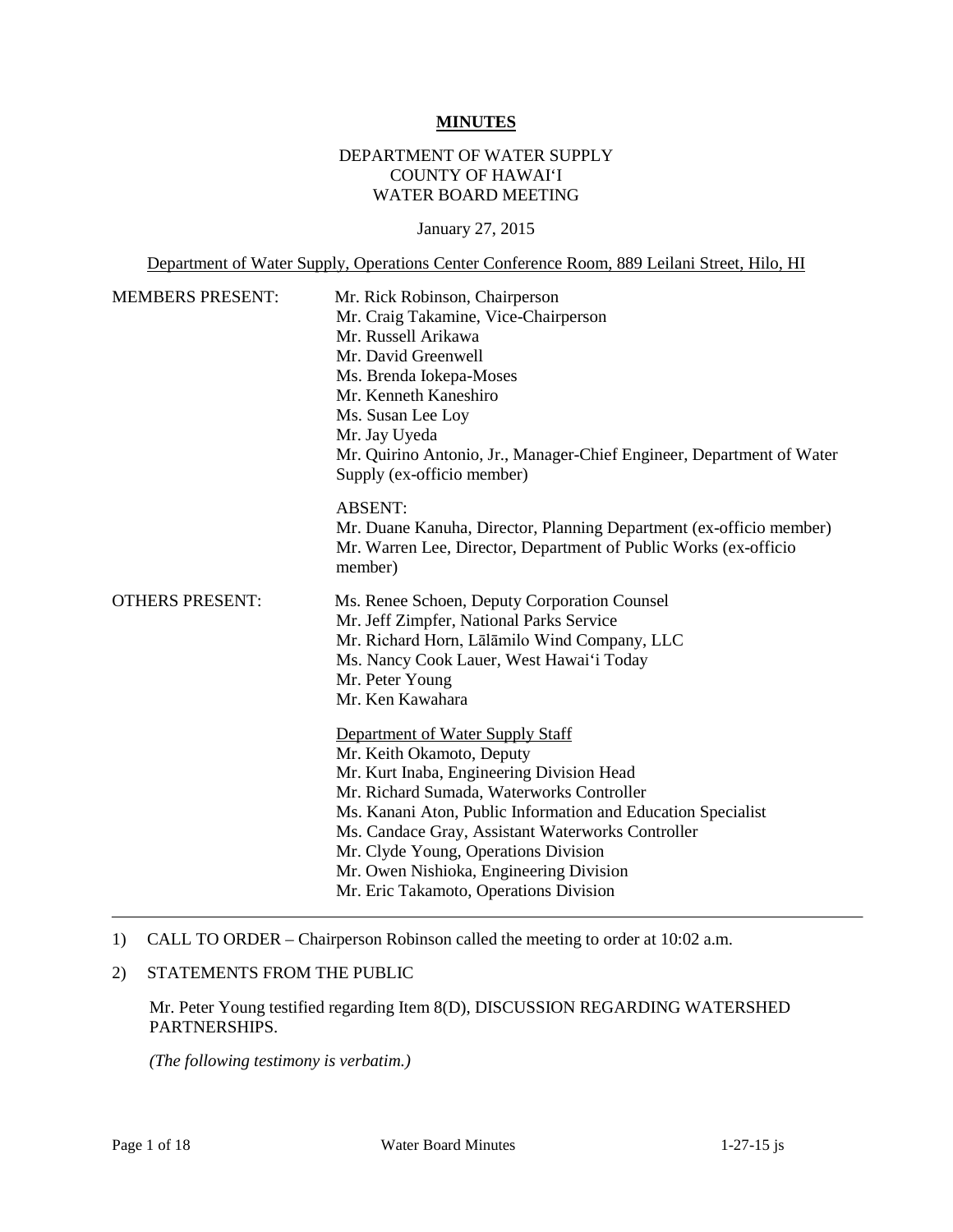MR. YOUNG: Thank you. My name is Peter Young. You guys have an Agenda Item to talk about the Three Mountain Alliance, which is a watershed partnership on this island. Just some background… When I started at DLNR, within about the first three days, the head of Forestry and Wildlife came to me and told me about this thing called Watershed Partnerships. And at that time, they were independent partnerships around the islands. And because of that, it then ultimately got organized under an association of partnerships. It is voluntary; it is, um, without any specific expectation of direct funds… It is grant-driven; it is primarily governmental agencies, where the Boards of Water Supply, the Departments, are very active on Oahu and Maui. Um…the Department is active in Kohala Watershed Partnership; it is a member on that now. Um…but they look at resource management in a…what was described to me then…was a "blurring" of boundary lines, so it wasn't doing a management function on someone's specific property. It was more where it should be, in order to protect the resource. It is a…it's one of the best public-private partnerships out there, and it uses primarily federal and State money…with in-kind from private members. The Three Mountain Alliance started as the Ola'a-Kīlauea Watershed Partnership, and it was primarily focused around the Volcano area. But then, when the State and Kamehameha Schools got involved with that one, they could see that it would…include a lot more of Mauna Loa, and also Hualālai. So that's how it got to be known as the Three Mountain Alliance: Hualālai, Mauna Loa, Kīlauea. Um…headquarters at Volcanoes National Park. The Park is making the staff space available. Again, voluntary. It's not like they're expecting you to write a check. But it's an opportunity for expanding the outreach on water resource protection, and water use and conservation, and all those other messages you guys come up with. And it's also getting you more directly in…dealing specifically with the resource protection…beyond just educational…but it's getting into actual projects. So I strongly encourage you to not only approve it, but embrace it. There's another watershed partnership on the island. It's Mauna Kea. And that one is also worth joining. Each has its own issues…has their own reasons. But the Three Mountain Alliance made a presentation at the Kona Water Roundtable; I believe it was favorably received. So I would just encourage you guys to support that, and get actively involved. Thank you.

### 3) APPROVAL OF MINUTES

The Chairperson entertained a Motion to approve the Minutes of the December 16, 2014, Water Board meeting.

ACTION: Mr. Arikawa moved to approve; seconded by Ms. Iokepa-Moses; and carried unanimously by voice vote.

### 4) APPROVAL OF ADDENDUM AND/OR SUPPLEMENTAL AGENDA

None.

### 5) PUNA:

# A. **JOB NO. 2013-996 RE-BID, PĀHOA DEEPWELL A REPAIR:**

### *(Deferred from the December 16, 2014, Board meeting.*

This project generally consists of the demolition and construction of a new well pump pad and replacement of the existing deepwell submersible motor, pump, power cable, column pipe and appurtenances and chlorination of the well and pumping assembly, in accordance with the plans and specifications.

Bids for this project were set to be opened on November 20, 2014, but there were no bids. This project was **re-bid on December 11, 2014**, at 2:30 p.m., and the results are as follows.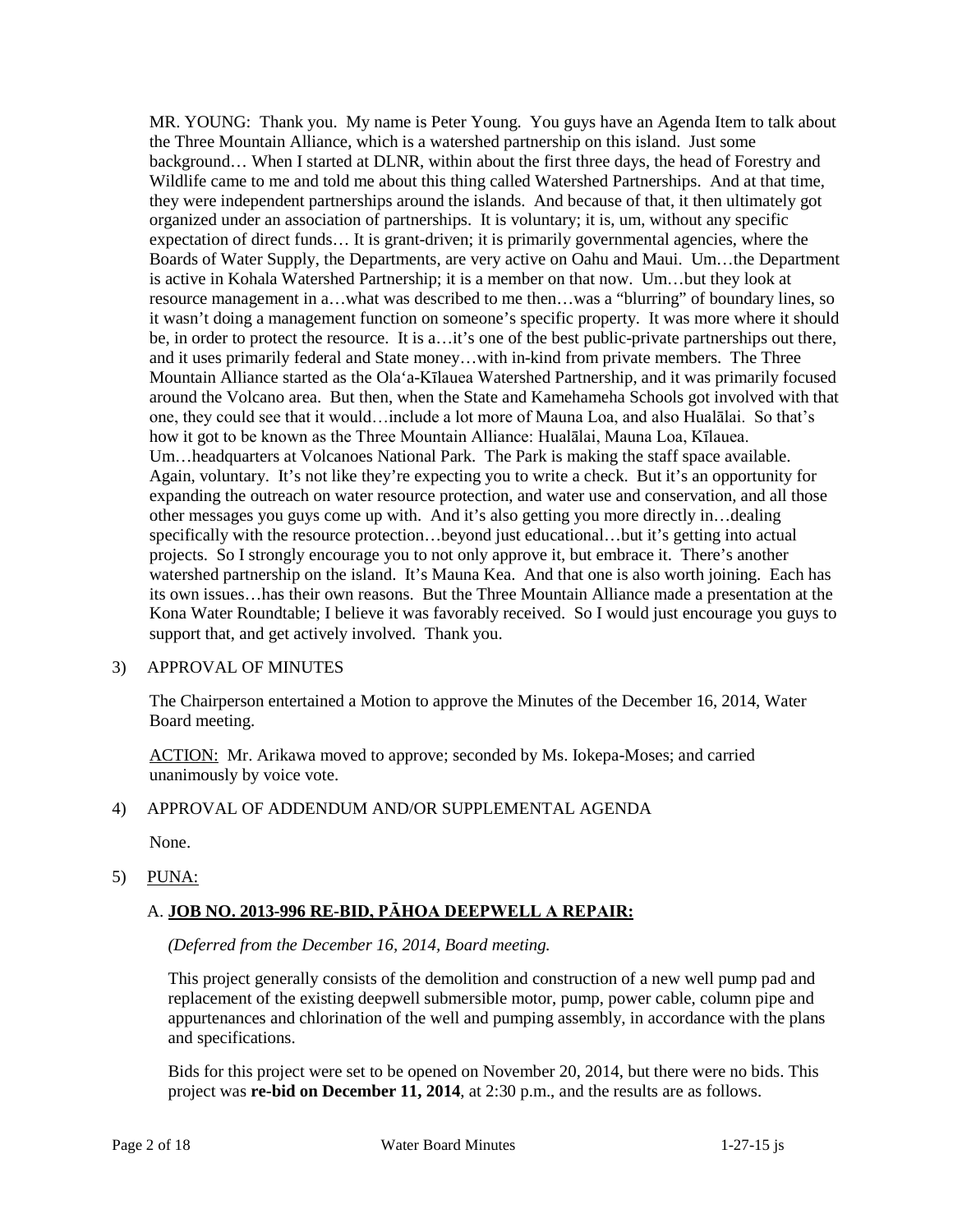| <b>Bidder</b>                                  | <b>Bid Amount</b> |  |
|------------------------------------------------|-------------------|--|
| Beylik Drilling and Pump Service, Inc.         | \$134,040.00      |  |
| Derrick's Well Drilling and Pump Services, LLC | \$160,000.00      |  |

Project Costs:

|                                                        | <b>Total Cost:</b> | <u>\$147,444.00</u> |
|--------------------------------------------------------|--------------------|---------------------|
| 2) Contingencies $(10\%)$                              |                    | \$13,404.00         |
| 1) Low Bidder (Beylik Drilling and Pump Service, Inc.) |                    | \$134,040.00        |

Funding for this project will be from DWS's CIP Budget under Deepwell Pump Replacement. The contractor will have 180 calendar days to complete this project. The Engineering estimate for this project was \$191,100.00.

The Manager-Chief Engineer recommended that the Board award the contract for JOB NO. 2013- 996 RE-BID, PĀHOA DEEPWELL A REPAIR, to the lowest responsible bidder, Beylik Drilling and Pump Service, Inc., for their bid amount of \$134,040.00 plus \$13,404.00 for contingencies, for a total contract amount of **\$147,444.00**. It is further recommended that either the Chairperson or the Vice-Chairperson be authorized to sign the contract, subject to review as to form and legality by Corporation Counsel.

MOTION: Mr. Uyeda moved to approve; seconded by Ms. Lee Loy.

The Manager-Chief Engineer noted that this Item was deferred last month due to a protest, which was subsequently withdrawn after staff provided explanation. The Department now wants to go ahead with the award to Beylik Drilling and Pump Service, Inc.

ACTION: Motion carried unanimously by voice vote.

### 6) SOUTH KOHALA:

# A. **JOB NO. 2011-972, LĀLĀMILO WIND FARM REPOWERING PROJECT -- RENEWABLE ENERGY SERVICE AND POWER PURCHASE AGREEMENT; LEASE FROM STATE OF HAWAI`I DEPARTMENT OF LAND AND NATURAL RESOURCES AND SUBLEASE TO LĀLĀMILO WIND COMPANY, LLC:**

DWS staff appeared before the Board of Land and Natural Resources (BLNR) on January 9, 2015 regarding the request for the Lease and Sub-lease for the subject properties, encompassing a total of 83.997 acres, and will provide a report at the January 27, 2015, Water Board meeting.

The Renewable Energy Service and Power Purchase Agreement (PPA) was also discussed.

The Manager-Chief Engineer reported that the Deputy and Ms. Kathy Garson, Deputy Corporation Counsel, attended the January 9, meeting on Oahu, where the land board approved the lease and the sub-lease. DWS is now in the process of ironing out some details with Lālāmilo Wind Company, LLC, on finalizing the lease and sub-lease and getting the design going, he said. He noted that the Water Board at the December meeting had approved a time extension on the PPA to June 30, 2015, but he was confident that things could get done before that date. The Manager-Chief Engineer recommended that DWS staff sit down again with Mr. Horn to hammer out the remaining details, so that the momentum on the project is not lost.

The Deputy noted that Mr. Horn was present today because the PPA was to be discussed at this meeting. Ms. Garson had worked on the Amendment to the PPA, as a result of a previous Board meeting, he said. The contractor has concerns with some of the proposed language, specifically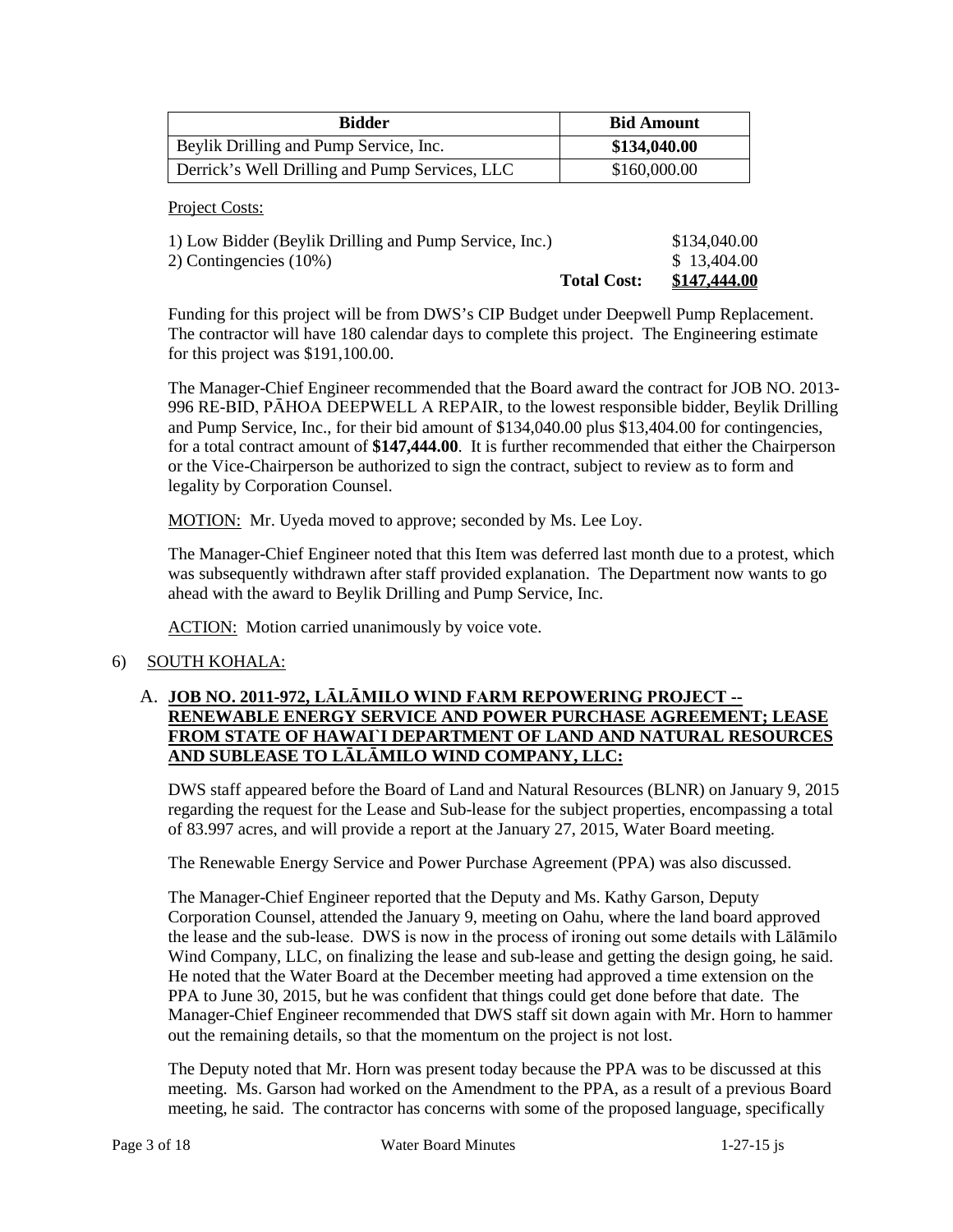regarding Exhibit C, Pricing. Part of the revised language included a statement saying: "Provided, however, ITP mitigation costs over the three-year period shall not exceed \$73,500.00." The Deputy said that Mr. Horn had concerns with that language, because there are periods when the work involved may exceed that amount.

Ms. Lee Loy, noting that the big problem last meeting involved the extremely high amount that DLNR had been asking for the annual lease rent. She asked what amount was decided by the land board.

The Deputy said that DLNR had had an appraisal done, funded by DWS, and the appraisal rent amount was \$56,000.00. Needless to say, DWS had concerns about that amount, he said. Prior to the January 9 meeting, DWS worked with land board staffers, including District Land Agent Mr. Gordon Hite, Assistant Administrator Mr. Kevin Moore, and Land Administrator Mr. Russell Tsuji. DWS sent a letter to DLNR saying that a fairer amount would be based on the last rent amount that DWS paid on the property, adjusted for inflation. That amount came to \$7,000.00 a year – as opposed to \$56,000.00, the Deputy said. Fortunately, that made sense to the land board staffers as well, and they proposed a lease amount of \$7,700.00. It was not clear how they arrived at that number, but DWS was satisfied with that amount, versus the \$56,000.00. The Deputy credited Mr. Tsuji and BLNR member Mr. Chris Yuen for going to bat for DWS; they both recognized that this is a terrific project for the community and the State. They understood that any increase in rent would mean reduced savings for DWS's customers. The land board passed the lease rent amount of \$7,700.00. In addition, Mr. Yuen made a Motion to relax other requirements within the actual lease, such as the performance bond requirement. DWS has not yet seen the final language of the lease, the Deputy added.

Ms. Lee Loy said that she had a chance to speak with Mr. Yuen, who represents the Big Island on the land board. Mr. Yuen expressed real excitement about the project, which he considers right in line with sustainability aims; Mr. Yuen also likes DWS's five-year plan, and is supportive of all of DWS's other projects, Ms. Lee Loy said. It was clear that Mr. Yuen understands that a high rent would hurt DWS's customers, and he could see that this wind farm agreement was a cornerstone for DWS, whereby the Department will know how much the project will cost for the next 50 years.

The Deputy said the lease is for 50 years; the sub-lease with Lālāmilo Wind Company, LLC, will be for 20 years.

Mr. Horn said that there were two issues that need to be resolved, in order for the project to move forward. The first issue is the sub-lease; he said that he had asked DWS for a letter stating that: "Upon consummation of the discussions with DLNR, that the sub-lease has been described in full, and will be produced as described, from the DLNR agreement." He said he needed this letter for his lending institution. Mr. Horn said the second issue involves the Addendum to the PPA; there was some initial language from Ms. Garson, some of which Mr. Horn then asked to change. Ms. Garson asked Mr. Horn to write language that he considered acceptable. Mr. Horn did so, and sent that to Ms. Garson on January 13. Mr. Horn said that he had a copy of what was submitted, and said that he would give that to DWS. Mr. Horn said that his revised language accomplishes the same thing, but is just phrased differently. He noted that Ms. Garson was not present today, but he wanted to keep the ball rolling because he needed this letter, in addition to the sub-lease, in order to sew up the financing. Those two items are the only things stopping him from closing the loan, Mr. Horn said.

The Deputy asked Mr. Horn if he had extra copies.

*(Mr. Nishioka took Mr. Horn's document and had copies made by staff.)*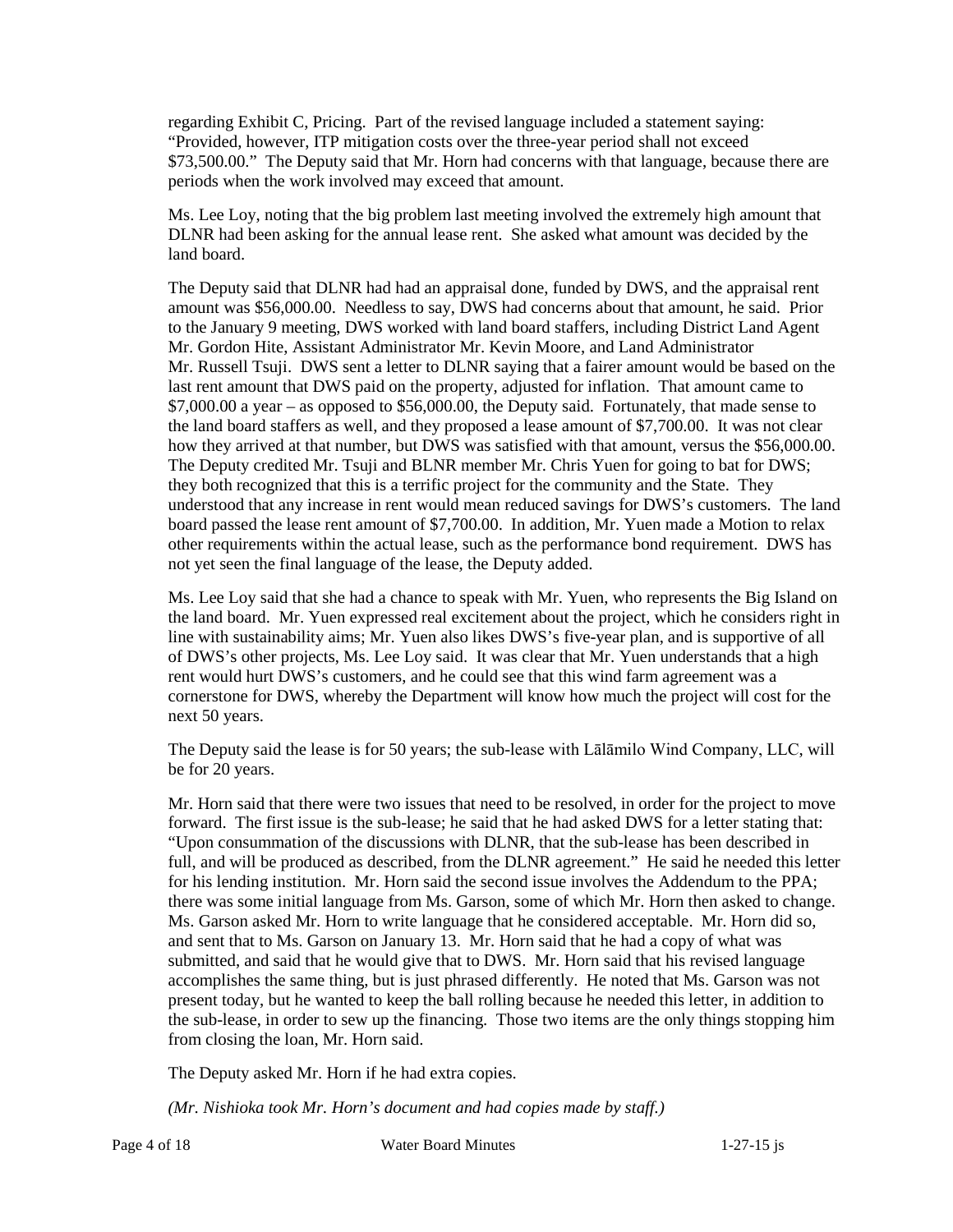Mr. Horn said his company next Monday was planning on beginning to survey and lay out all of the turbines and access areas, where the underground collection system will be located. He said his company has the initial release from DWS to go ahead with doing the preliminary findings for the project. His company will also next week or the following week be doing its geotechnical investigation, to determine where the turbines will go. The company will have to drill down 30 or 35 feet to find out what the substrate looks like; the company will design the turbine foundations based on that investigation, Mr. Horn said. He noted that if an excavation exceeds 100 yards, the project is required to get NPDES (National Pollutant Discharge Elimination System) permits, which could take six months to a year. Therefore, to avoid that, the company has designed another style of foundation whereby such excavation is not needed to put the foundations in place. This is what is known as a tension anchor, he said. With a tension anchor, the contractor drills down into the soil, and post-dresses the foundation back down to the ground. This is a newer version of a foundation, which is approved by all of the agencies from whom approvals are needed. That is the purpose of next week's geotechnical investigation, Mr. Horn said.

Chairperson Robinson asked to clarify that Mr. Horn needs the sub-lease agreement and the Addendum to the PPA, which was related to the pricing.

Mr. Horn said that it was related to the Habitat Conservation Plan/Incidental Take Permit costs.

The Manager-Chief Engineer said that DWS staff can work closely to draft that letter to Mr. Horn, which would state that DWS is proceeding with the lease and the sub-lease; this will enable Mr. Horn to secure his financing. The Manager-Chief Engineer said he was directing the staff to work closely with Mr. Horn to get the Addendum to the PPA ironed out; DWS apparently still needs to review the proposed language from Mr. Horn. He said that the details are close to being finalized.

The Deputy said that DWS can write a letter regarding the Department's commitment to execute the sub-lease. He said that DWS will need Board approval for the Manager-Chief Engineer, the Chairperson and/or the Vice-Chairperson to sign it, subject to approval by Corporation Counsel. He reiterated that DWS is working with DLNR land staff. In order for the sub-lease to go forward, what needs to happen first is the **execution of the direct lease** between the land board and the Water Board; DWS wants to ensure that there are no conditions in the direct lease that conflict with the sub-lease, the Deputy said. There is no question that DWS can write a letter of commitment for Mr. Horn and his lenders.

Ms. Lee Loy asked how long it will take for DLNR to get the direct lease through the Attorney-General's Office, so that the Board can take a look at it.

The Deputy said DWS would do its utmost to get it expedited.

The Manager-Chief Engineer said DWS needs to keep in close contact with DLNR staff to make sure that things do not fall through the cracks.

Mr. Greenwell asked if DLNR needs to issue a temporary letter or something to allow the contractor to get started on work, ahead of obtaining the sub-lease.

The Manager-Chief Engineer said that the process can taken place. He asked the Deputy to describe what has been going on with DLNR staff, as far as allowing Lālāmilo to be able to do their investigative work on-site.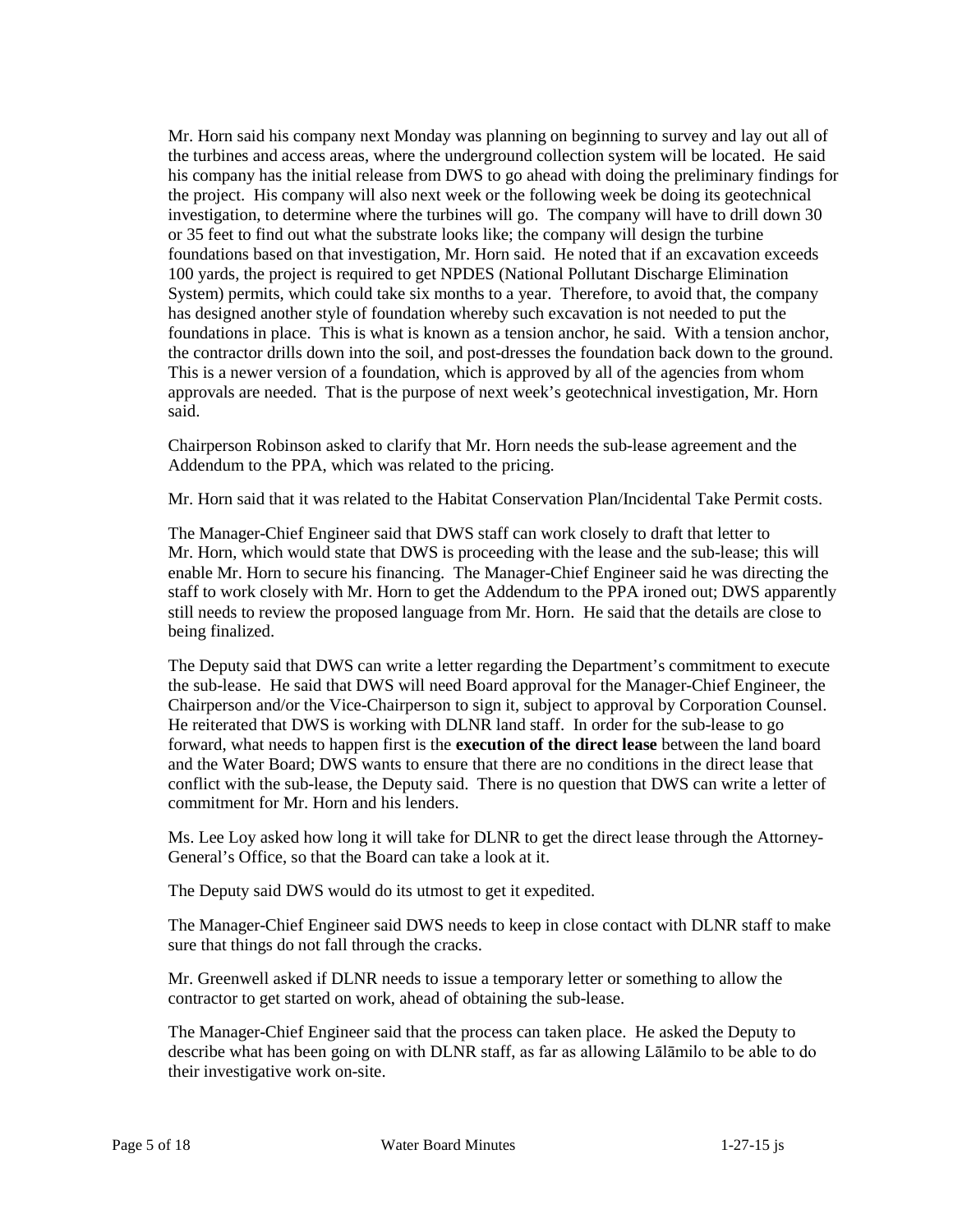The Deputy has been working with DLNR staff on the right-of-entry to the property, and DWS has already given Mr. Horn a letter which indicates that DWS is okay with the contractor to proceed. He said DWS is still trying to secure the formal right-of-entry from DLNR.

Mr. Greenwell asked if DLNR is okay with the contractor to proceed.

Mr. Inaba said that DWS already has an existing right-of-entry to the property; DWS is just clarifying what the scope will be on the current right-of-entry.

ACTION: Ms. Lee Loy moved to go into Executive Session; seconded by Mr. Takamine, and carried unanimously by voice vote.

Once back in regular session, Ms. Lee asked to make a Motion.

MOTION: Ms. Lee Loy moved to follow the advice of Corporation Counsel to have DWS draft a letter to assist with Mr. Horn's financing, and further moved for DWS to continue to collaborate on the sub-lease and the PPA; seconded by Mr. Greenwell.

Chairperson Robinson reiterated that the Motion on the floor was to write a letter to the lender and to Mr. Horn indicating DWS's commitment to the project, and secondly, for DWS to continue to work with Mr. Horn on the issuance of the sub-lease, and thirdly, for DWS to discuss the proposed amendments to the PPA.

AMENDED MOTION: Ms. Lee Loy asked to add to her Motion the authority for the Manager-Chief Engineer, Chairperson and Vice-Chairperson to sign the documents once the details are worked out. She said that if there are any issues between the parties, they can come back before the Board, but if not, the parties can just iron things out on their own. She asked to supplement her Motion to allow for the Chairperson/Vice-Chairperson and Manager-Chief Engineer to sign, subject to approval by Corporation Counsel; if there are any substantive changes to those agreements, the parties would be willing to come back before the Board.

Chairperson Robinson asked Mr. Horn to come back up to explain why he wanted to get rid of the \$73,500.00 from the PPA.

Ms. Lee Loy noted that her Amended Motion first needed a second.

Ms. Iokepa-Moses seconded.

Returning to the discussion of the contractor's wish to remove the \$73,000.00 from the PPA, Mr. Horn referred back to the PPA schedule which was submitted and approved by the Board in October. One payment on that schedule is going to be for \$490,000.00; the contractor had already issued its contract with the environmental engineers to the tune of \$140,000.00. Those two amounts alone exceed the \$73,500.00. He said that it was understandable that the Board wanted to focus on the \$73,500.00, but it does not really come into play, because it is all encompassed by the two-cent increase in the PPA. The total number is taken up by that increase in the PPA price, he said. He noted that his recent letter to Ms. Garson said that there was no need to focus on the \$73,500.00; the main thing is that the Board has approved the two-cent increase in PPA prices. In addition, the PPA schedule moved the one-cent from the back end of the PPA to the front end, to help cover the costs for the first five years.

The Manager-Chief Engineer thanked Mr. Horn for his explanation, and said he was sure that DWS would be able to analyze that, and move forward.

ACTION: Motion to approve the Amended Motion carried unanimously by voice vote.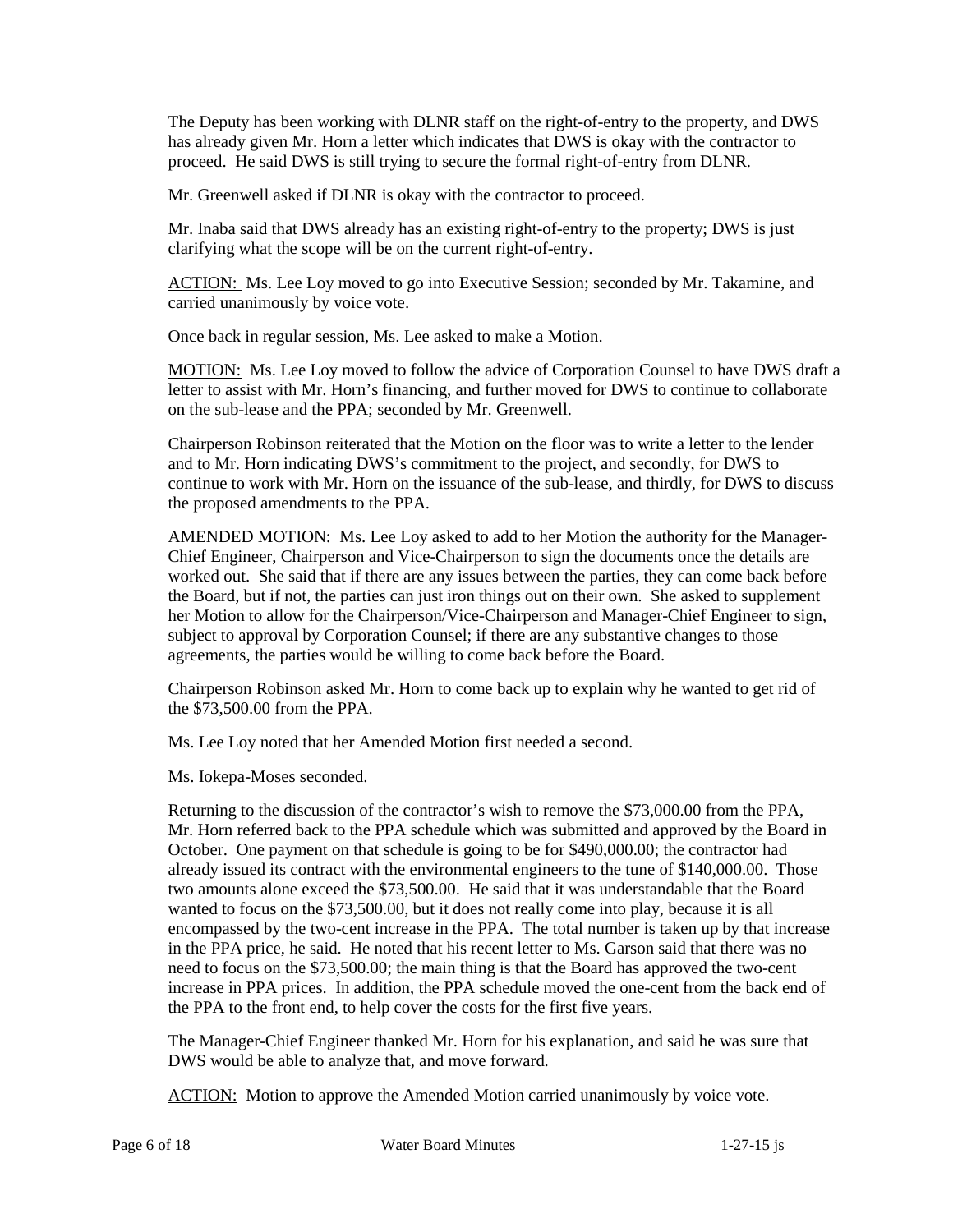ACTION: Motion to approve the Main Motion as Amended carried unanimously by voice vote.

### B. **EXECUTIVE SESSION RE: JOB NO. 2011-972, LĀLĀMILO WIND FARM REPOWERING PROJECT -- RENEWABLE ENERGY SERVICE AND POWER PURCHASE AGREEMENT; LEASE FROM STATE OF HAWAI`I DEPARTMENT OF LAND AND NATURAL RESOURCES AND SUBLEASE TO LĀLĀMILO WIND COMPANY, LLC:**

The Water Board convened an executive meeting, closed to the public, pursuant to Hawai'i Revised Statutes, Sections 92-4, 92-5(a)(4), for the purpose of consulting with the Water Board's attorney on questions and issues pertaining to the Water Board's powers, duties, privileges, immunities and liabilities.

(*The Board went into Executive Session at 10:23 a.m., and exited Executed Session at 10:33 a.m.)*

# 7) NORTH KONA:

# A. **JOB NO. 2008-934, KONA OCEAN VIEW PROPERTIES WATER SYSTEM IMPROVEMENTS:**

The contractor, Koga Engineering & Construction, Inc., requested a contract change order to increase the amount of pavement restoration. Due to the existing condition of the road, the contractor had disturbed more than what was estimate in the original scope. The cost to cover this increase is more than the remaining contingency amount of \$58,950.10. However, as USDA Rural Development is funding this project, there are still grant funds available to cover this change order.

DWS and Koga have agreed to the amount of pavement restoration and USDA Rural Development has approved the use of the remaining grant funds to cover the change order amount of \$183,150.00 to complete this work. The additional funds required are \$124,199.90. The revised contract amount will be \$1,357,899.90.

Staff is requesting a time extension to February 28, 2015.

The Manager-Chief Engineer recommended that the Board approve additional funds of \$124,199.90, as well as grant a time extension to the contract for JOB NO. 2008-934, KONA OCEAN VIEW PROPERTIES WATER SYSTEM IMPROVEMENTS, to bring the completion date from November 1, 2014 to February 28, 2015. If approved, a contract change order will be processed, and the revised contract amount will be \$1,357,899.90, with a contract completion date of February 28, 2015.

MOTION: Ms. Lee Loy moved to approve; seconded by Mr. Kaneshiro.

Mr. Inaba explained that there was some back-and-forth discussion about the repaving of the road in the subdivision, and USDA wound up approving additional funding to repave areas where the road was damaged. This would mean additional paving, which was not included in the original scope of work. All of the funds in question are coming from the remaining grant portion of the USDA funding, Mr. Inaba said. He stressed that the money was not coming from DWS; all of the project funding has come from the USDA loan and grant.

Mr. Kaneshiro asked whether the contractor had looked at the road when he put in the bid; he quoted wording above: "Due to the existing condition of the road, the contractor had disturbed more than what was estimate in the original scope." He said the condition of the road did not change from the time the contractor looked at it, i.e., at the time he put in his bid.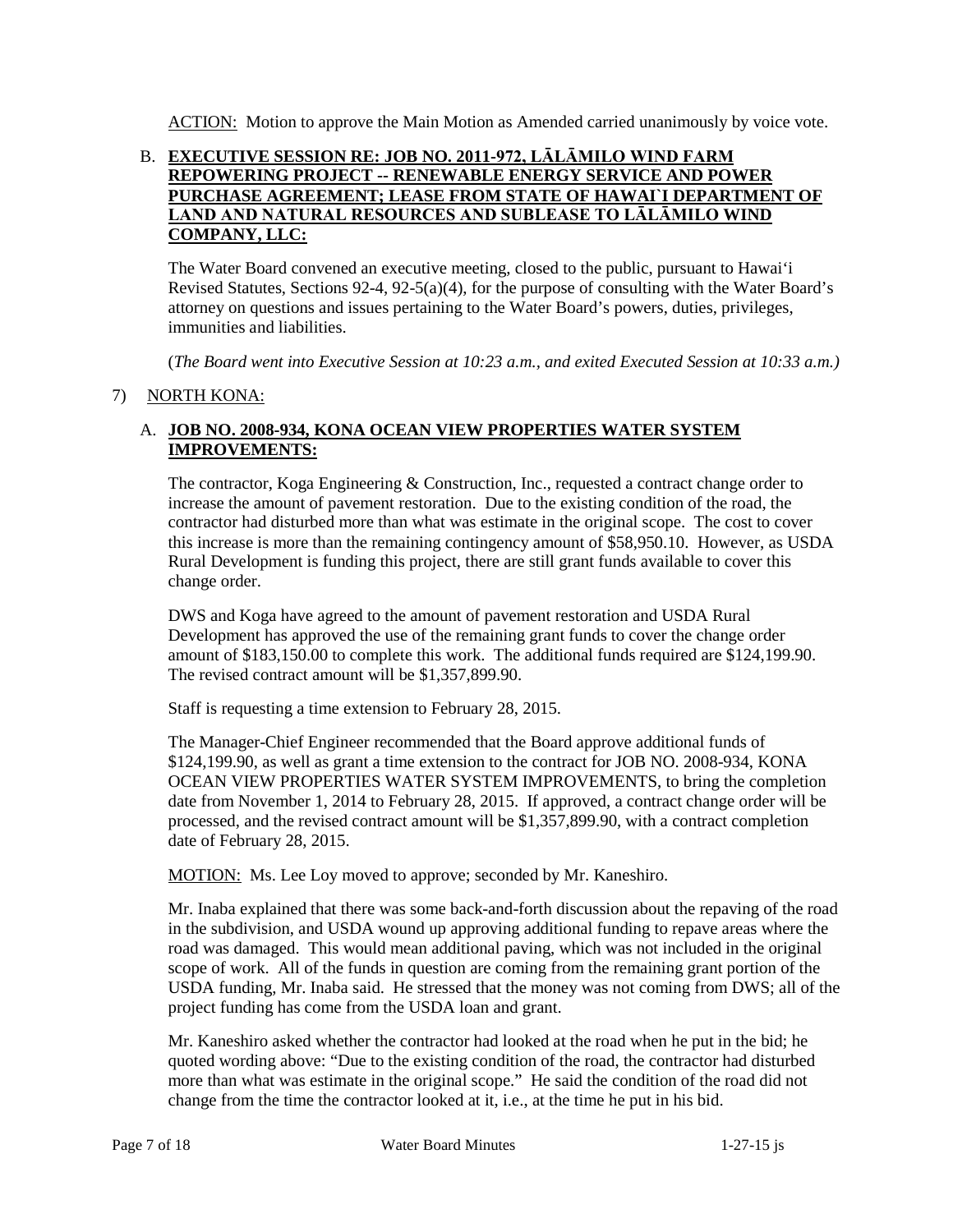Mr. Inaba said that was correct. He explained that when DWS first came up with the scope of the project, DWS tried to include the road re-paving, because the staff felt that the road was going to be disturbed by the work. However, USDA did not agree to include the re-paving in the scope. Therefore, from an engineering standpoint, the consultant had to determine the limits of paving as "trench patching," he said. There was a push to state that the road was going to get damaged because of the road's substandard condition anyway, Mr. Inaba said. The project was originally bid out with a quantity for trench patching, i.e., paving over only the trench patch. However, DWS went back in and looked at the actual condition of the road, and told USDA that something should be done about it, Mr. Inaba said. It took USDA a while to review the request, and DWS ended up having the consultant go and quantify what should be repaired; the above-mentioned amount for resurfacing was what the consultant came up with, based on the unit price bid. USDA agreed that the resurfacing was an incidental item that should have been included in the original scope, Mr. Inaba said.

Mr. Uyeda asked whether any other government agency or entity such as the County Council, needed to approve the change order.

Mr. Inaba said no, the signatures on the change order are being done only by DWS.

Mr. Greenwell asked if this was a private or a public, i.e., County-dedicated, road.

Mr. Inaba said it was a private road; the community has an association.

Ms. Lee Loy, noting that the time extension runs until February 28, 2015, asked if by that date everything would be finished.

Mr. Inaba said yes, that is the contractor's intention, and DWS is holding them to it. He said that the slight delay was due to DWS defining the scope of the re-paving; it was also due to DWS working to get a product that would be acceptable to the community.

ACTION: Motion carried unanimously by voice vote.

### 8) MISCELLANEOUS:

### A. **DEDICATION OF WATER SYSTEMS:**

The Department has received the following document for action by the Water Board. The water system has been constructed in accordance with the Department's standards and is in acceptable condition for dedication.

### 1. **GRANT OF WATER METER EASEMENT**

Project Name: St. Michael the Archangel Parish (Water Meter) Grantor: Roman Catholic Church in the State of Hawai'i Tax Map Key: (3) 7-5-008: 006 Portion

# 2. **BILL OF SALE**

Project Name: Kumau Street Extension Improvements Seller: State of Hawai'i Department of Transportation, Harbors Division Tax Map Key: (3) 2-1-007 Facilities Charge: \$13,750.00 Date Paid: 01/08/2015 Final Inspection Date: 01/05/2015 Water System Cost: \$156,410.00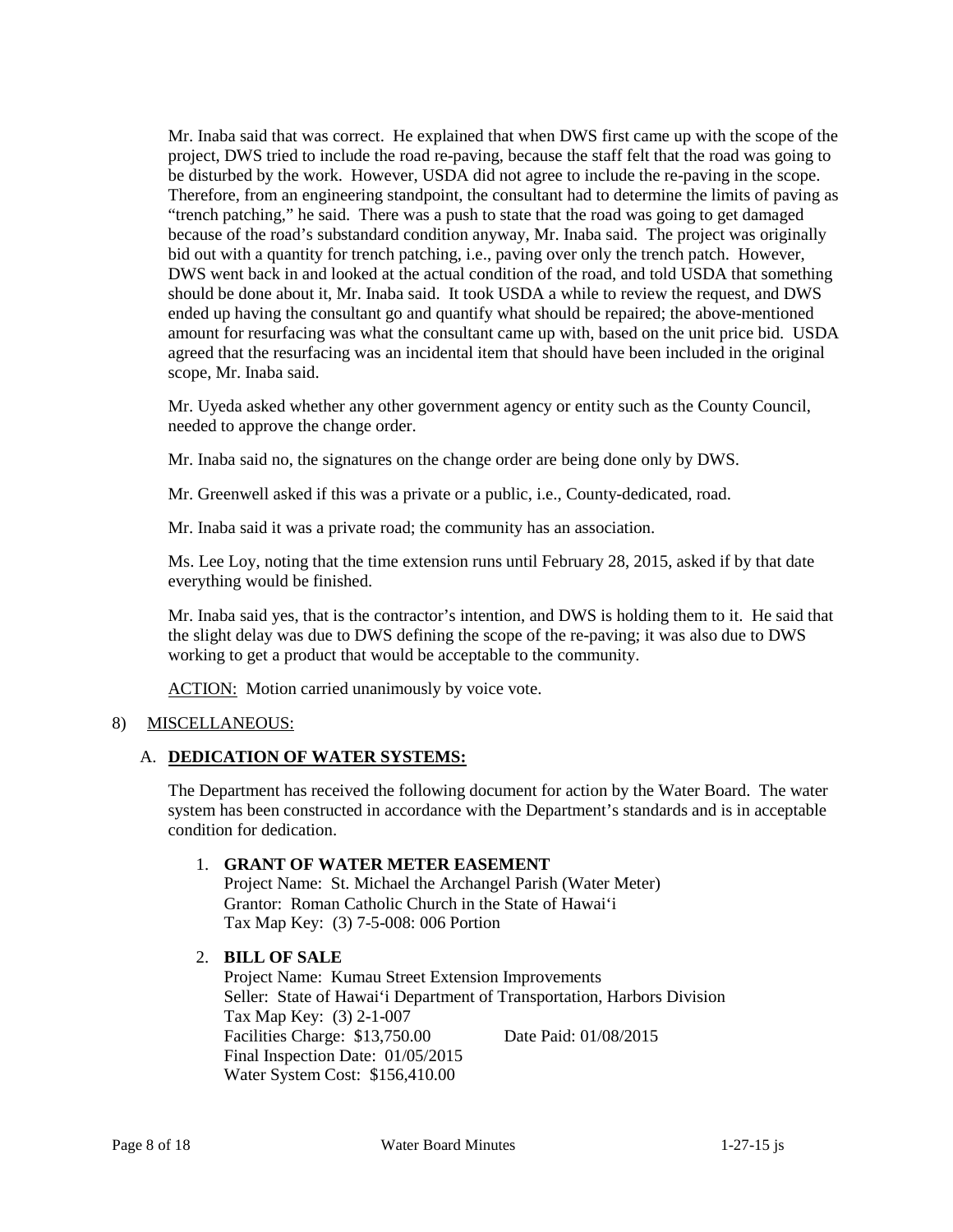The Manager-Chief Engineer recommended that the Water Board accept this document subject to the approval of the Corporation Counsel, and that either the Chairperson or the Vice-Chairperson be authorized to sign the document.

MOTION: Ms. Lee Loy moved to approve; seconded by Mr. Arikawa.

Mr. Arikawa asked where the Kumau Street Extension was.

Mr. Inaba said it was on the Hāmākua side of Hilo Harbor, near Baker's Beach.

The Manager-Chief Engineer said yes, it was near Gaspro.

Mr. Greenwell asked whether the grant of easement for St. Michael the Archangel Church was because the water meter had to be put *on* the property itself.

The Manager-Chief Engineer said that the road right-of-way there was too narrow, so DWS had to go in and put the meter *on* the church property. Therefore, DWS needed an easement to do so.

Mr. Inaba noted that the church is on Ali'i Drive.

ACTION: Motion carried unanimously by voice vote.

### B. **DISCUSSION REGARDING MEDIATION AS DIRECTED BY COMMISSION ON WATER RESOURCE MANAGEMENT (CWRM) ON NATIONAL PARKS SERVICE'S PETITION TO DESIGNATE KEAUHOU AQUIFER AS A GROUND WATER MANAGEMENT AREA:**

ACTION: Ms. Lee Loy moved to go into Executive Session; seconded by Mr. Greenwell, and carried unanimously by voice vote.

(*Upon exiting Executive Session at 11:09 a.m., the Board recessed until 11:14 a.m.)*

**MOTION:** Ms. Lee Loy moved to accept the recommendation by Corporation Counsel on the response to the National Parks Service; seconded by Ms. Iokepa-Moses.

Chairperson Robinson recapped the Motion to approve the Board's response to the National Parks Service.

ACTION: Motion carried unanimously by voice vote.

# C. **EXECUTIVE SESSION RE: MEDIATION AS DIRECTED BY COMMISSION ON WATER RESOURCE MANAGEMENT (CWRM) ON NATIONAL PARKS SERVICE'S PETITION TO DESIGNATE KEAUHOU AQUIFER AS A GROUND WATER MANAGEMENT AREA:**

The Water Board convened an executive meeting, closed to the public, pursuant to Hawai'i Revised Statutes, Sections 92-4, 92-5(a)(2), to discuss mediation as directed by the Commission on Water Resource Management regarding the National Park Service's petition to designate Keauhou Aquifer as a Ground Water Management Area, and for the purpose of consulting with the Water Board's attorney on questions and issues pertaining to the Water Board's powers, duties, privileges, immunities and liabilities.

*(The Board went into Executive Session at 10:48 a.m., and exited Executive Session at 11:08 a.m.)*

# D. **DISCUSSION REGARDING WATERSHED PARTNERSHIPS:**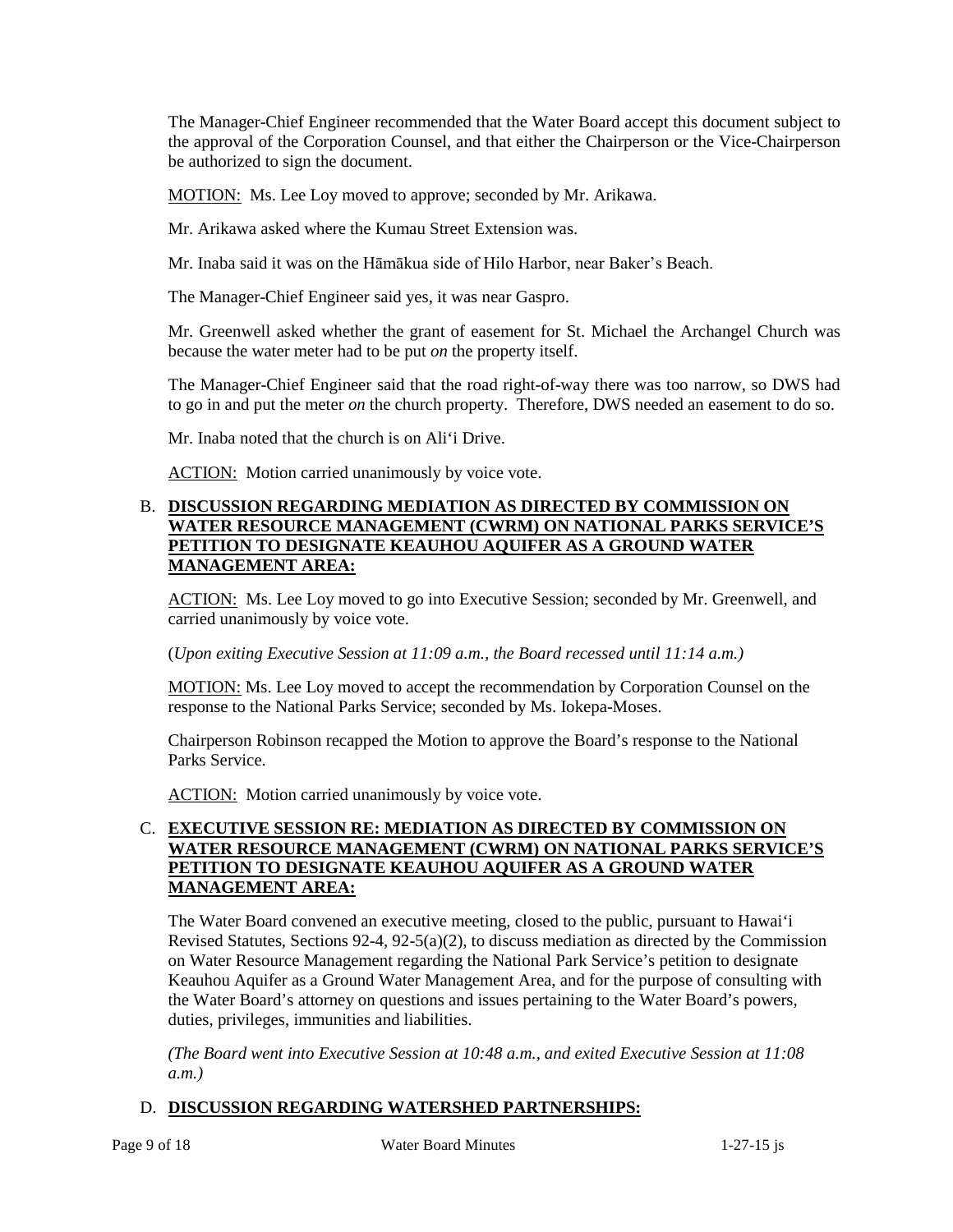DWS staff met with the Three Mountain Alliance coordinator and consultant regarding the benefits of membership/participation in the cooperative management of state, federal and private lands in the Kīlauea, Mauna Loa, and Hualālai Mountains. This group regularly convenes for the purpose of natural resource management, education, and building consensus on what is best for the shared resources for all in this region.

The Manager-Chief Engineer noted that Mr. Peter Young, who testified earlier about this Item, and Three Mountains Alliance director Ms. Colette Cole, recently met with DWS staff. DWS has no problems participating with the Alliance, and DWS plans to attend the Alliance's next quarterly meeting. As Mr. Young said earlier, there is no obligation or commitment on DWS's part to provide funding. However, if the need to fund anything arises, DWS will put it in the Budget. The Manager-Chief Engineer agreed that DWS's active participation in the watershed is important; DWS is part of the water cycle. It is not clear whether DWS's participation will be formal or informal; if its participation is to be formal, DWS will come back to the Board. Otherwise, for the time being, DWS's participation will remain informal, and DWS will participate in the Alliance's discussions.

Mr. Greenwell asked if DWS had been approached by the Kohala watershed project; he asked this in light of the heavy dependence on runoff water from the Kohala Mountains. He said he did not know the official name of the Kohala watershed project.

The Manager-Chief Engineer said that as Mr. Young mentioned, DWS is part of the Kohala Watershed, although DWS has not been actively involved in their meetings recently. DWS has not been formally approached by them, but is open to doing so, if they request that DWS be involved in something.

Mr. Greenwell expressed surprise that the Kohala watershed people have not contacted DWS recently, because the group is very active in the Kohala Mountains watershed usage.

The Manager-Chief Engineer said that it was not clear whether DWS would wait until somebody from the group submits something in writing or gives DWS a call.

The Deputy said that DWS is a part of that partnership, the Kohala Watershed Partnership. DWS receives their emails regularly, although DWS has not actively participated in their meetings.

Ms. Lee Loy said that this was a great win-win situation; it is an opportunity for DWS to act as a clearinghouse for a lot of information. She said her personal philosophy is that more information is good information, and good information helps the Board make good decisions. Therefore, participating in these partnerships is right up DWS's alley, Ms. Lee Loy said.

Mr. Kaneshiro agreed that it would be good for DWS to participate. He said that DWS should really look at the island's recharge areas, where ground water is recharged. These partnerships would be an opportunity for DWS to work with other organizations to protect watershed areas, and especially recharge areas, he said. He noted that the County's Commission on Public Access, Open Space and Natural Resource Preservation is tasked, among other things, with the protection of watershed areas and recharge areas.

### E. **DISCUSSION OF AMENDING RULES AND REGULATIONS REGARDING PLACING RESPONSIBILITY WITH PROPERTY OWNERS FOR TENANTS' DELINQUENT BILLS:**

*(This Item was deferred from the November 25, 2014, Water Board meeting.)*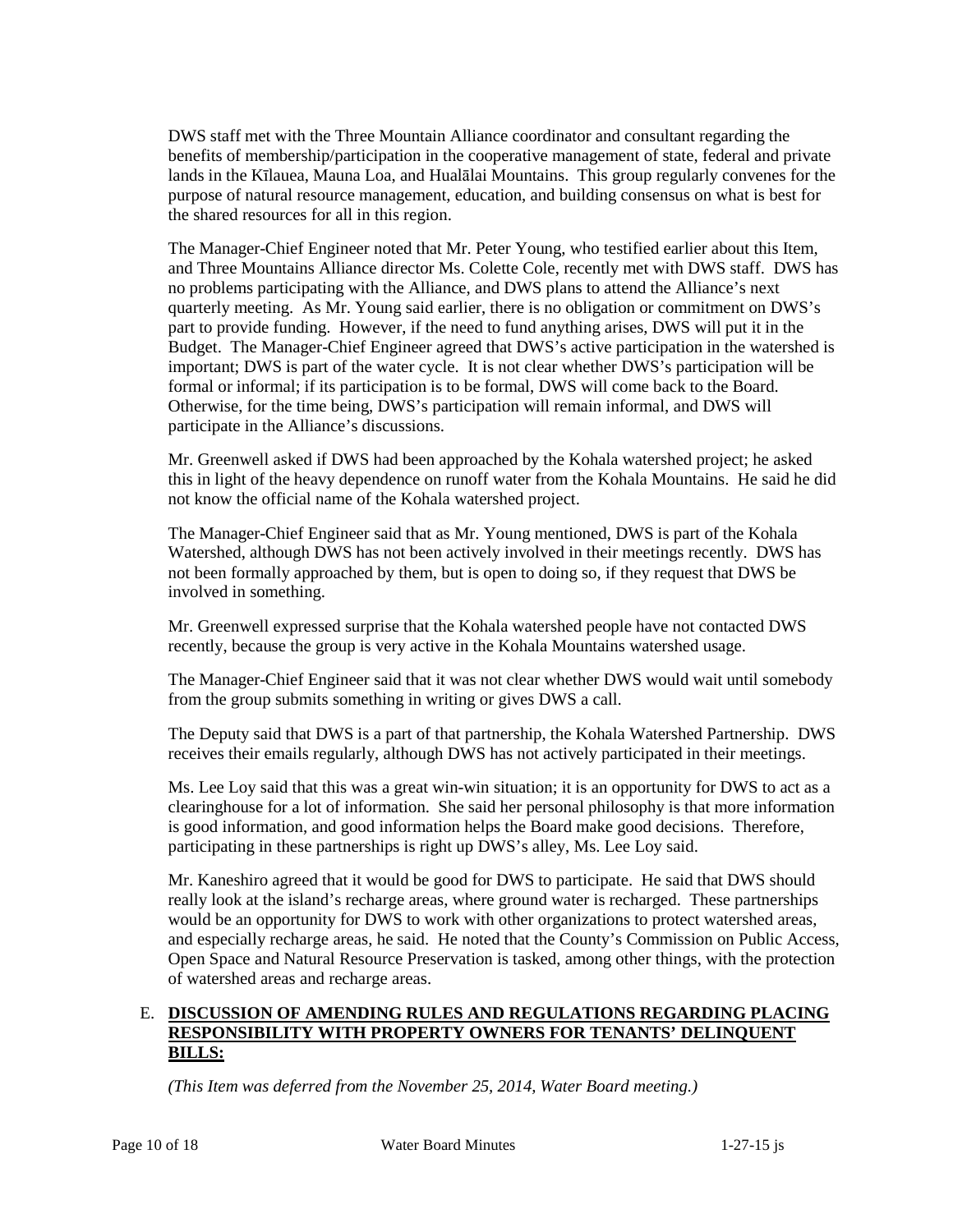Ms. Lee Loy reported that she and Ms. Garson had come up with a draft Rule Amendment, but due to Ms. Garson's absence today, the Rule Amendment will be unveiled next month. It is a comprehensive Rule Amendment, that addresses anything and everything in DWS's Rules. It does everything from housekeeping changes such as revised fax numbers, to substantive changes such as placing liens and prescribing how to collect delinquent bills, Ms. Lee Loy said. It is a really comprehensive look through DWS's Rules. Ms. Lee Loy asked the Board to offer any suggestions regarding things that should be looked at in the Rules.

# F. **AD HOC COMMITTEE PURSUANT TO HRS SECTION 92-2.5(B) TO PRESENT, DISCUSS AND/OR NEGOTIATE FOR LEGISLATION REGARDING THE PLACEMENT OF SUCH LIENS ON REAL PROPERTY FOR NON-PAYMENT OF WATER BILLS:**

*(This Item was deferred from the November 25, 2014, Water Board meeting.)*

The Ad Hoc Committee is exploring legislation pursuant to HRS Section 92-2.5(B) which would allow the placement of an automatic lien on property for non-payment of water bills. The Ad Hoc Committee will present, discuss, and/or negotiate for such legislation with any necessary person including, but not limited to, any water or wastewater department or division of any county, and/or with any legislators in the State of Hawai`i.

The Ad Hoc Committee is also exploring a revision of the Department of Water Supply Rules and Regulations to hold a property owner responsible for any water bill for water service to such property, whether or not the property owner resides on the property; and that no water service will be granted to such property until all such delinquencies are paid or other agreement is reached.

Ms. Lee Loy, noting that the new Legislative Session started on Wednesday, said that she asked Senator Russell Ruderman to re-introduce DWS's bill, which would allow the Department to place a lien on real property for unpaid water bills. The Senate Bill this time is SB110, she said. She is currently in discussions with Representatives Cliff Tsuji and Richard Onishi, to introduce a House companion bill to go with the Senate bill. The hiccup there is that House members are limited to the number of bills they can each introduce, so the two representatives are trying to figure out who has room to introduce the companion bill, Ms. Lee Loy said. She noted that last year, the reason that DWS's bill stalled was because it ran into pushback from the Hawai'i Realtors Association. This time, Ms. Lee Loy has reached out to the realtors association, and has started collaborating with them. The realtors association has come up with their own bill, which would allow the realtors to collect deposits, that could be used to pay for unpaid utility bills including water, electric and sewer. There would also be an opportunity for the realtors to collect a deposit for pets, as well. DWS and the realtors association are looking at the prospect of hybridizing the language of their respective bills, in the event that either DWS or the realtors fail to get their bills passed. A hybrid bill in that case would allow the two entities to at least get something going, Ms. Lee Loy said. She is still in discussion with the representatives' staffers over proposed language amendments, in order to dovetail their respective bills with DWS's own Rule Amendment, covered in the previous Agenda Item. Ms. Lee Loy said that placing the lien is DWS's very last option, but DWS is going to really close the gap on unpaid water bills with the Rule Amendments. DWS's piece of State legislation is the Department's absolutely final step in doing this, but right now there are some gaps to close, and DWS will be doing that together with the realtors association, she said.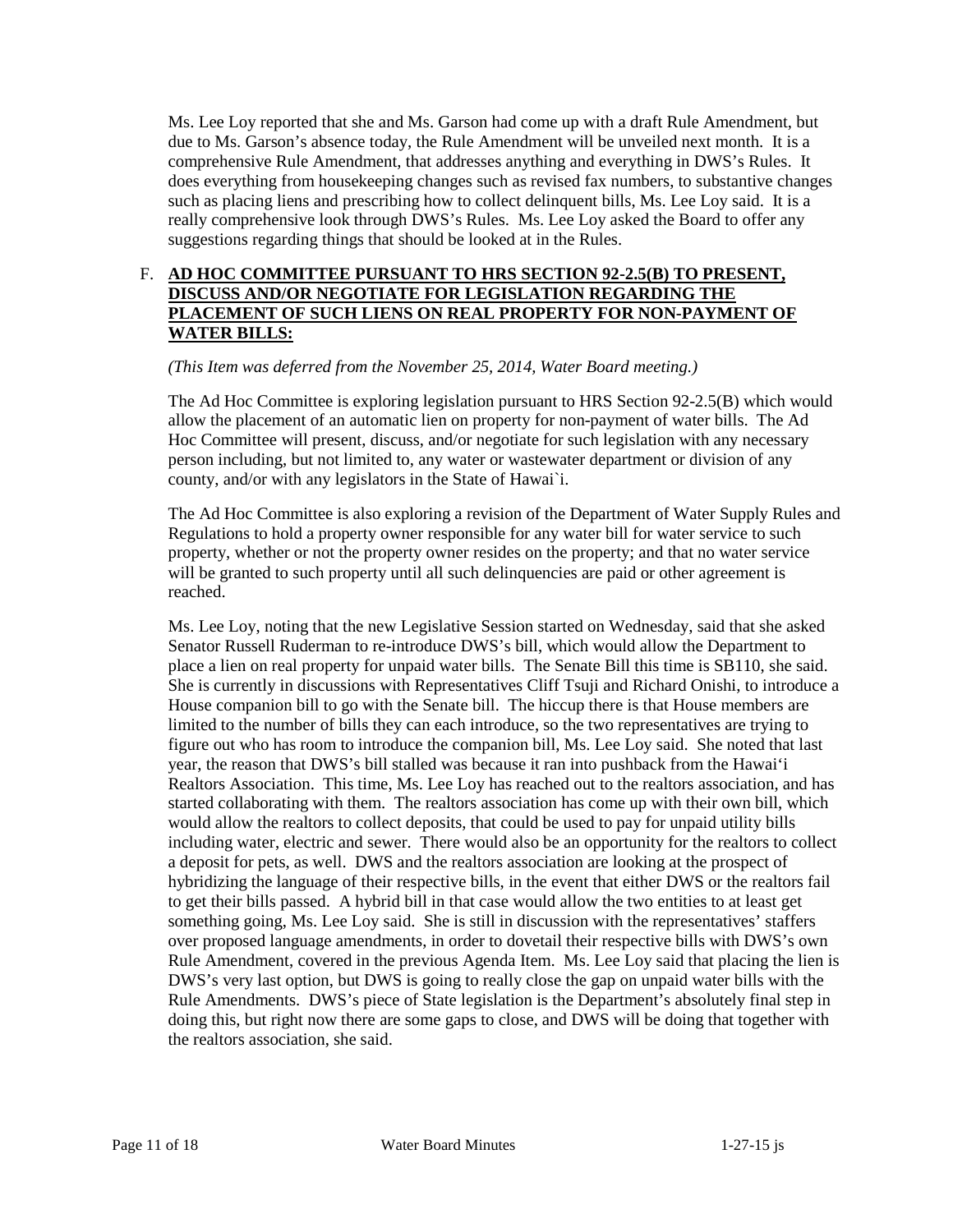Mr. Greenwell asked if DWS's bill had any backers from the other islands; he asked whether other islands had comparable bills, or were the other islands just going to sign on with the DWS bills to be introduced by Messrs. Ruderman and Tsuji.

Ms. Lee Loy said that she had not yet reached out that far, but last year, DWS got help from its counterpart water departments on the other islands. She said she would network with the other water departments at the upcoming conference on Oahu, to explore whether they can get their respective legislators to support DWS's bills. She thanked Mr. Greenwell for raising his question, because support from other islands is another key to getting the bills through. The realtors' bill has gotten support up front from a number of senators and representatives, who are piggy-backing onto the realtors' bill.

Mr. Arikawa said that the realtors support getting the deposit, to pay for utilities; that was an excellent idea to put into DWS's bill.

Ms. Lee Loy agreed, and said that the realtors' bill is going to look at extending the deadline for returning the deposit. All of this has been good because it has initiated a conversation that the realtors needed to have, she said. There are things in their bill that help the realtors' businesses, while also helping DWS's business. If the realtors get the money through the deposit and in turn, pay DWS, then it works, Ms. Lee Loy said. DWS does not want to initiate the lien, and instead wants to secure DWS payments as soon as it can without going that far, she said.

Mr. Takamine asked if Ms. Lee Loy knew which committees would be hearing the DWS bill. He thought at the end it would be the Consumer Protection Committee, but was not sure which Committee would hear the bill before that.

Ms. Lee Loy said the Water Resource Committee would also hear the bill, and another Committee which is basically a funding mechanism; the bill would go through three committees, she said.

# G. **MONTHLY PROGRESS REPORT**:

Mr. Greenwell asked Mr. Inaba what was happening on the Halaula Well Development, Phase 2.

Mr. Inaba said that DWS is in "semi-agreement" regarding paying a third appraiser on the property; DWS has discussed this with the landowner's representative, who is okay with it in concept, so long as the third appraisal comes in between the low and the high numbers. The matter is still really a land acquisition, Mr. Inaba said.

Mr. Greenwell asked if Phase 2 was basically a land acquisition.

Mr. Inaba said no. Once that third appraisal is done, the project can move forward.

The Manager-Chief Engineer said that Phase 2 involves putting in the production well.

Mr. Inaba said that because the property was in foreclosure, DWS had thought it was stuck.

Mr. Greenwell asked for more information on how the project is going; he asked if it is closer to moving forward – or are people standing firm.

Mr. Inaba said he did not know; DWS should be hearing back from the landowner soon.

Mr. Greenwell thanked Mr. Inaba for putting the Puakō Pipeline back on the CIP list. He said he was a bit concerned to hear at the Waimea community meeting the other night that DWS is going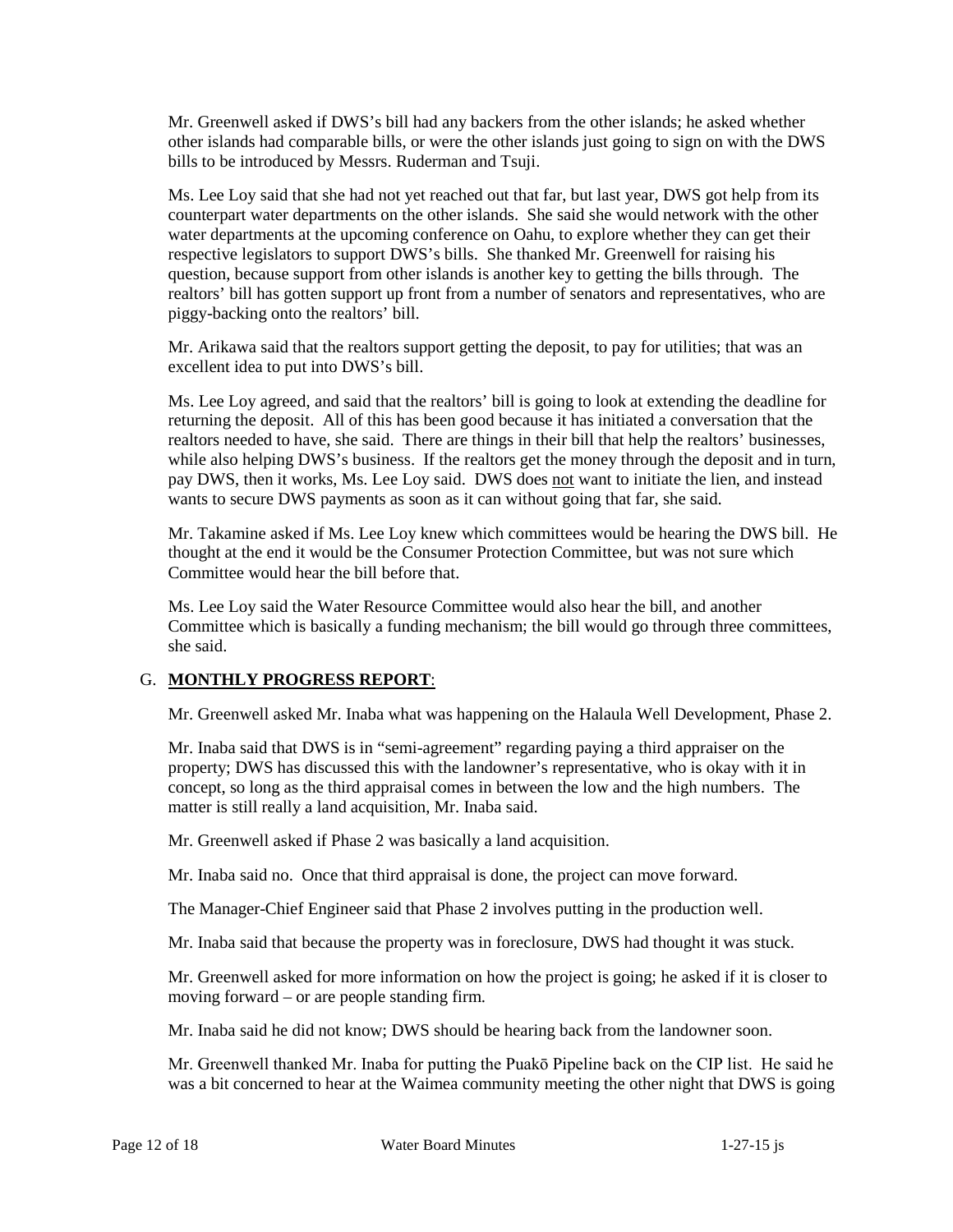to have to pay \$4 million for the repair of Waikoloa Reservoir No. 1, and that FEMA is only going to come up with 10 percent of that.

Mr. Inaba said the \$4 million is the determined amount; DWS had asked to include additional work that is necessary to make the reservoir whole. Basically DWS wants to do for Reservoir 1 that the Department did for Reservoir 2. FEMA is approving only a small portion of the scope for Reservoir 1; that was pre-determined by FEMA's analysis after the earthquake occurred (in 2006).

Mr. Greenwell asked if DWS actually owns the Reservoir, or does DWS just lease the site and operate the Reservoir.

The Manager-Chief Engineer said that DWS has an Executive Order to operate the Reservoirs; DWS's responsibility is to maintain and operate the Reservoirs. The land is State land. The Manager-Chief Engineer did not know exactly how the Executive Order is worded; he was not sure how or whether the land would revert back to the State if DWS decided to discontinue using those Reservoirs. What is clear is that DWS operates and maintains the Reservoirs under that Executive Order.

Mr. Greenwell asked if DWS could get State help on the \$4 million.

The Manager-Chief Engineer said DWS has been trying to get waivers on the inspection fees for the Reservoirs, but the State said no. DWS has to pay those inspection fees, etc., to the State.

Mr. Greenwell said what he is concerned about is that the State engineered and built the Reservoirs, and it has been 40 years since the Reservoirs were turned over to DWS. He wanted to know why DWS could not get some help in repairing this facility, which might not technically even belong to DWS. He said he could not see DWS coming up with \$4 million, to repair a Reservoir that was designed inappropriately to start with.

Chairperson Robinson asked about the Queen Ka'ahumanu Highway Widening project. He understood that the Feds and the State Historical Preservation Division had signed off; he asked if the Memorandum of Agreement (MOA) was just sitting there.

Mr. Inaba said that he did not think that all of the necessary parties have signed off on the MOA yet.

Chairperson Robinson asked if Mr. Inaba had any idea when that would happen.

Mr. Inaba said not really; he wanted to say soon.

Chairperson Robinson said that DWS had to pay the extra design fee; he asked if DWS had paid that already.

Mr. Inaba said no, DWS had not paid that yet, because the go-ahead still has not been given to do the work.

Chairperson Robinson said that DWS's \$1.2 million for the pipes is still sitting there.

Mr. Inaba said yes, DWS's money is sitting in (the State Department of Transportation's) account.

# H. **REVIEW OF MONTHLY FINANCIAL STATEMENTS:**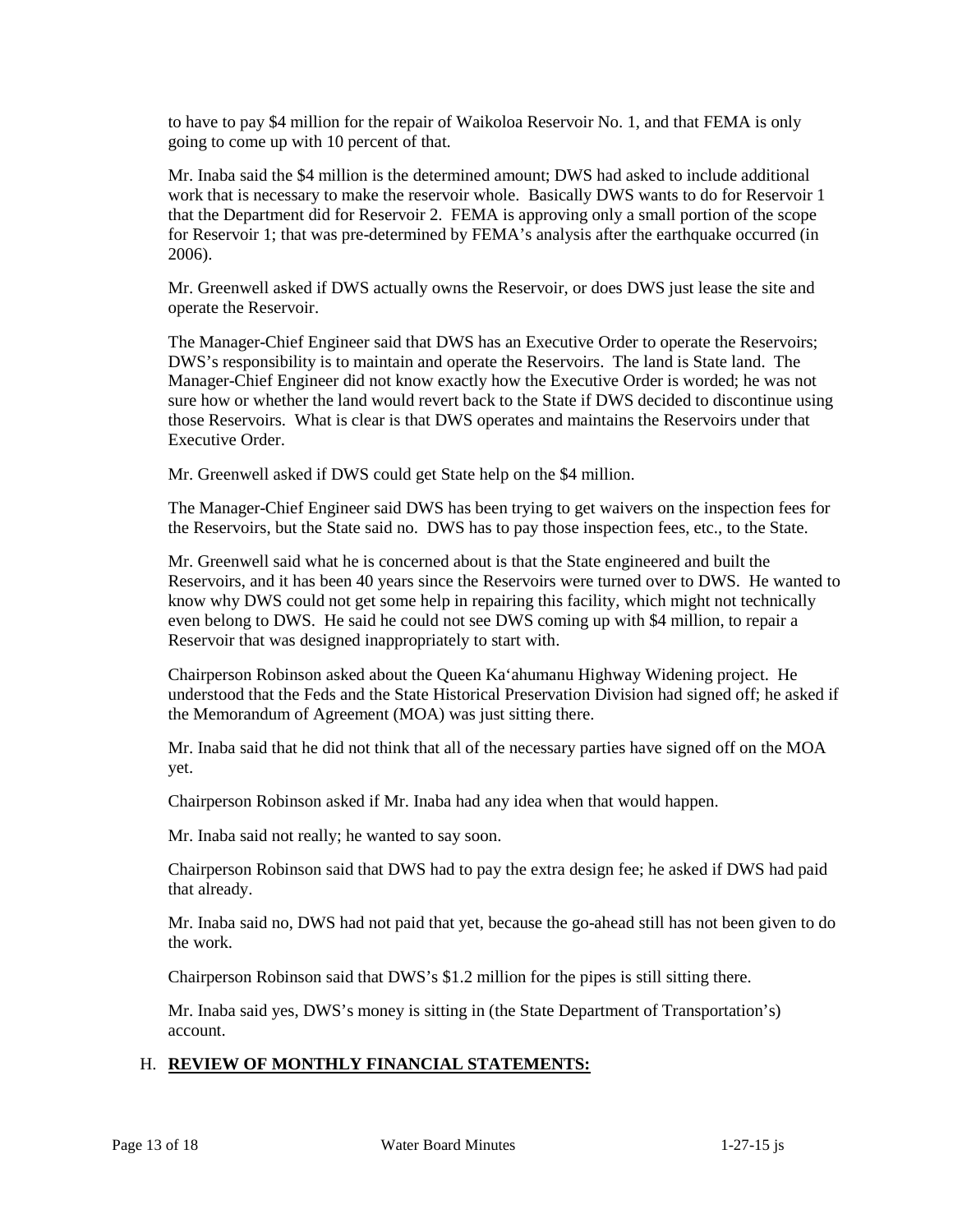Mr. Sumada noted that he had distributed copies of the Budget for Fiscal Year 2016 to the Board. This is not on today's Agenda; it will appear on next month's Agenda, and succeeding Agendas through June, for the Board's approval. The Agenda next month will have an Item to approve a Public Hearing in March. The Board will discuss the Budget at the February meeting, and could vote to approve the Budget after the Public Hearing in March, Mr. Sumada said. The five-year CIP Budget was also distributed today. Also next month, Ms. Ann Hajnosz of Brown & Caldwell will do a presentation on her five-year Water Rate Study recommendations. Ms. Hajnosz will go over her methodology and the results she came up with, and answer any questions that the Board may have. The proposed new water rates will also need to go to Public Hearing, in both Hilo and Kona on succeeding days, before the new rates can be approved and implemented, Mr. Sumada said.

Mr. Greenwell said that he is sure that Ms. Hajnosz is taking into account the Lālāmilo Windfarm coming back online. He asked if there was a problem is that Lālāmilo *Farm Lot*, adjacent to the Windfarm, does not make the deadline, i.e., runs a year or so late due to construction problem, etc.

The Manager-Chief Engineer said no, he did not think that was going to happen, because with the Windfarm, DWS will be buying power at a lower rate, and basically passing it on to the customer directly. He did not think that it was going to affect DWS's budgeting. Whether DWS pays 40 cents or 25 cents does not affect DWS's budget, because the power cost is passed on to the customer.

Mr. Sumada agreed; the power cost charge is a pass-through to the customer. He noted that Ms. Hajnosz will propose the consumption charge and the standby charge; her recommendations will have nothing to do with the Power Cost Charge (PCC), which is based on actual invoicing from HELCO.

Chairperson Robinson asked when the annual auditor's report would be presented to the Board.

Mr. Sumada said that the auditors finished the report only last week; Mr. Sumada needs to meet with the auditors to set up a date when the auditors will do their presentation to the Board. It could be as soon as the February meeting, or whenever is convenient for the Board.

Chairperson Robinson, turning to the Monthly Financial Statements, asked about the entry listed as "Other," under Non-Operating Revenues.

Mr. Sumada said that the "Non-Revenue" revenues primarily include rental income from the County, for the space downstairs in the Waiākea Office Plaza. DWS gets about \$40,000.00 a month in rental income from the County. The other major category included in the Non-Revenue column are things like the Rider M credits that DWS gets from HELCO. There are four or five smaller accounts that feed into the Non-Revenue column, he added.

Ms. Lee Loy asked for confirmation that the rental income is what was worked out with the Department of Environmental Management.

Mr. Sumada confirmed this.

Mr. Arikawa remarked that the five-year CIP Budget weighs in at \$65 million for the five years, with about a third of that amount coming in the next Fiscal Year; that is a lot of projects.

# I. **MANAGER-CHIEF ENGINEER'S QUARTERLY UPDATE:**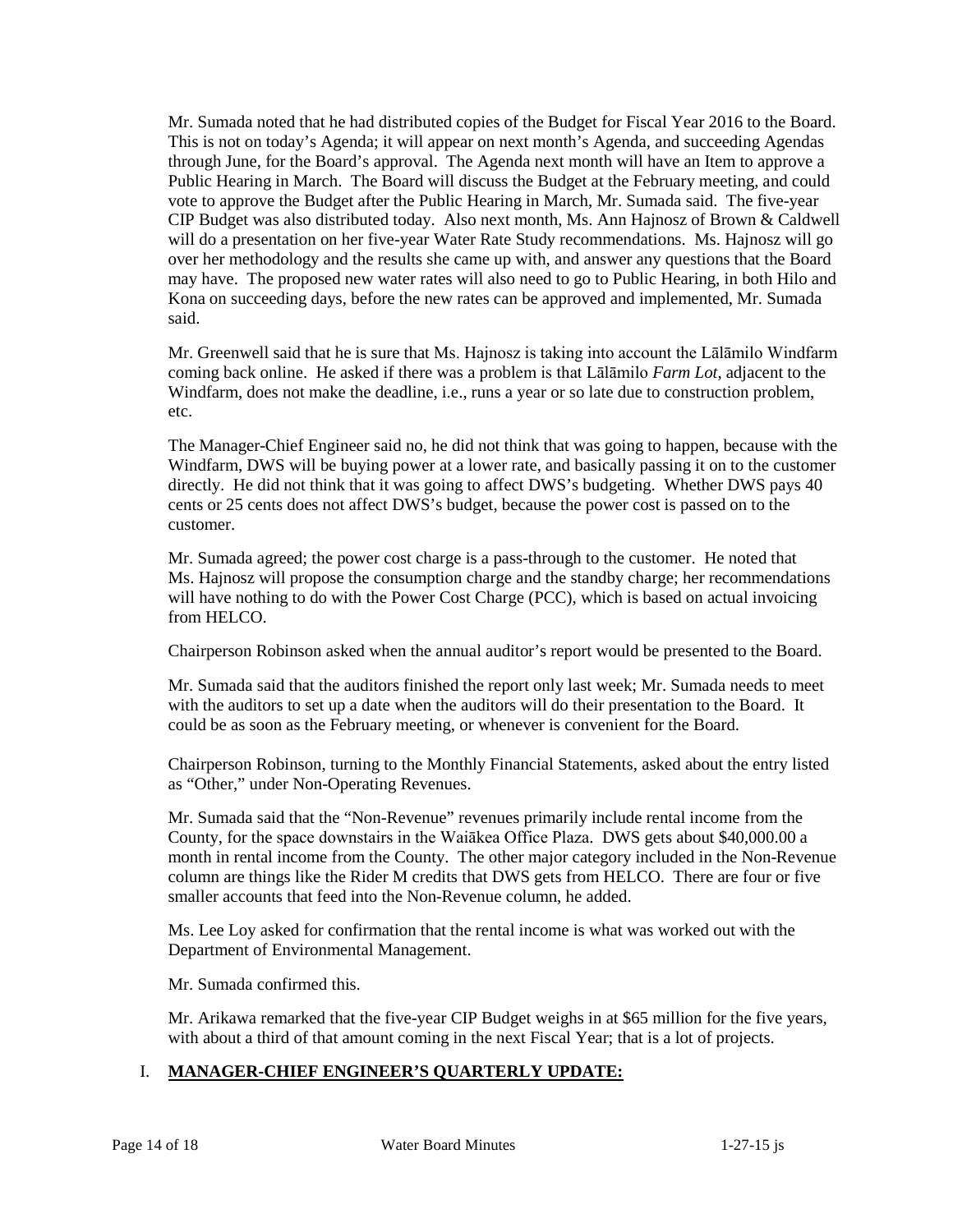The Manager-Chief Engineer presented his report on the fourth quarter of 2014. He noted that Operations Division had added a new tactic regarding Energy Efficiency. He said that Finance Division was on-track with its Rate Study, which is underway, and there are some Rule changes that need to be made on the water shutoffs, etc. Administration Division is finalizing its Contracts Management System, with staff undergoing training.

Ms. Lee Loy asked Ms. Aton whether the vast quantity of information on the Keauhou Aquifer issue is being covered by the area labeled "Review and Improve Communication: Implementation of the Laserfiche." She asked if the Keauhou Aquifer information is going into the laserfiche.

Ms. Aton said that Mr. Dennis Wong, the Information Systems Manager, is handling the laserfiche for the Department. She asked Ms. Lee Loy to clarify her question.

Ms. Lee Loy said that leading up to the important CWRM meeting in December regarding designation of the Keauhou Aquifer, there was a lot of information and the Board had discussed having Frequently Asked Questions on the subject be posted on the DWS website. She said that she considered DWS as becoming a clearinghouse or repository of all things.

Ms. Aton said it would certainly go up on the website, as the information becomes available. She asked what information Ms. Lee Loy wanted posted; she asked if it was all of the letters going back and forth, or the *outcomes*.

Ms. Lee Loy said she wanted more of the outcomes; she wanted to see some of the key information that everybody seemed to want regarding the Board's discussions.

Ms. Aton asked if Ms. Lee Loy wanted to see that incorporated as part of the Business Plan, or separate.

Ms. Lee Loy said it would be separate; she said she was not sure if that information had been folded into the website.

Ms. Aton said all right, she would put that on the website.

Ms. Lee Loy asked whether people who are researching on the DWS website, such as seeking forms or applications, are getting linked to the laserfiche.

Ms. Aton said that was a technical question that she could not answer.

The Deputy said that DWS currently is not quite there yet. That is among the things that DWS would like to implement somewhere down the road, i.e., online applications or forms, etc. The Department has been talking about it internally, but it has not been specifically mapped out yet.

Ms. Lee Loy said that it is really helpful among people in the private sector, who are at work late at night, and who cannot go to the DWS office to grab a form. Online applications and forms are helpful tools, she said. She said she herself does a lot of research on County Council bills, ordinances and Agendas. It takes a bit of work to navigate through, but Ms. Lee Loy was just wondering how things like this will come together on the DWS laserfiche.

Ms. Aton said the Department can clarify that.

Chairperson Robinson asked what contract management software that DWS was using.

The Deputy said that DWS was using a platform that was established already by a company called Infor; DWS hired Data House, a local company, to administer the contract. DWS basically wants to ease into it incrementally, to test the waters with it, he said. Over the years, DWS staff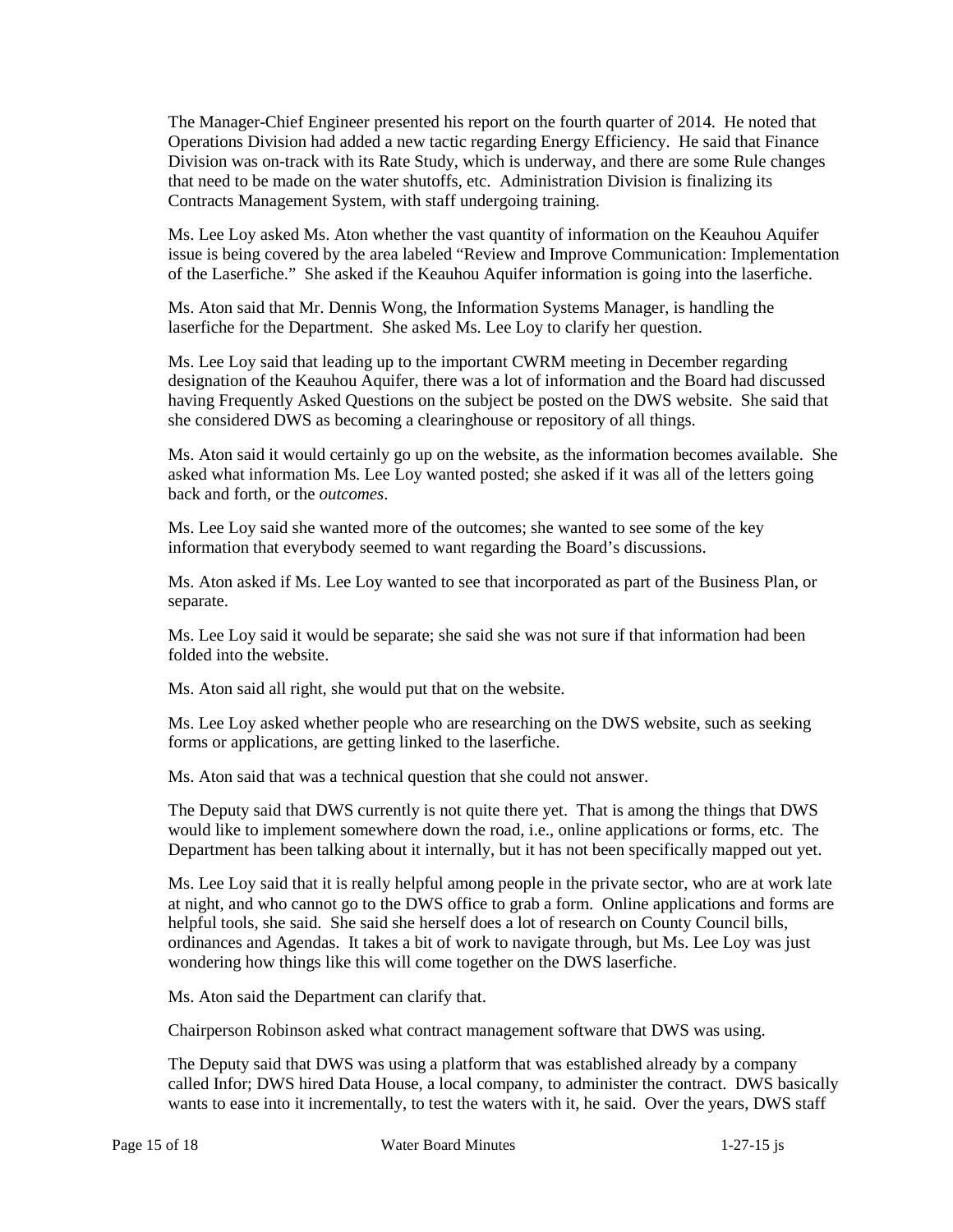in Engineering, Finance, Administration, etc., kept a copy of their own stuff. The move to get contract management software has started out small, aiming at better efficiency on a bigger scale for the Department. The contract management software is meant to create a central location where people can go to find contract information, without having to chase down the project engineer or the contracts technician. It is a small step, but it seems to be working pretty well, the Deputy said. Because this software is off-the-shelf, it needed to be tweaked a little, and it has its little glitches and challenges. However, DWS felt that it was a better approach than to create a whole new software from scratch, the Deputy said. This seems to be a good starting point, to make DWS more efficient in tracking down projects and contracts.

# J. **MANAGER-CHIEF ENGINEER'S EVALUATION FOR CALENDAR YEAR 2014:**

*(This Item was deferred from the December 16, 2014, Board meeting.)*

Chairperson Robinson asked that this Item, and Item  $8(K)$  below, be taken up at the end of the Agenda.

# K. **EXECUTIVE SESSION:**

*(This Item was taken up at the end of the Agenda.)*

# L. **MANAGER-CHIEF ENGINEER'S REPORT:**

The Manager-Chief Engineer will provide an update or status on the following:

- 1) Pu'ukala/Kona Ocean View Properties Subdivision Improvement District Update The project is slated for completion at the end of February.
- 2) Lava Update The lava flow has slowed, but DWS continues to monitor it to see if the lava is going to affect DWS's system. If the lava crosses Highway 130, it will affect DWS's system.
- 3) Public Information and Education Specialist Update Ms. Aton said she did a lot of messaging via radio and social media, regarding the North Kona water conservation, the Kea'au main break, the windstorm event that affected four different DWS systems, etc. Mr. Greenwell asked for an update on the Kona water situation and the wells that are down. The Manager-Chief Engineer said there are four wells down in Kona: Hualālai, Honokōhau, Hōlualoa and Kahalu'u. There are some issues regarding a new transformer for Hualālai. DWS needs to find out why some of those wells had broken down. He noted that the Conservation Notice for North Kona had gone out due to the four wells being down. If another well goes down, it will be bad for DWS, the Manager-Chief Engineer said. However, DWS is working closely with the contractor, and will keep everyone posted if anything happens. He said the situation is not a minor thing; it is very serious. The District Supervisor in Kona is concerned, and DWS is doing whatever it can to get the wells repaired. Meanwhile, the QLT Well has been acting up; staff has noticed some vibration on that well, the Manager-Chief Engineer said. The four wells need to be repaired; otherwise DWS will be in dire straits due to lack of supply, he said. The Department will keep the Board informed, the Manager-Chief Engineer said. Mr. Greenwell said the time frames for those well repairs are months down the road. The Manager-Chief Engineer said Mr. Young is on hand; he has a better handle on the time constraints. A couple of the wells are under emergency status for repairs; the emergency status means that DWS must push the contractor to get the repairs completed, he said. Ms. Lee Loy asked what the status was on the Maku'u Mauka situation. The Deputy said it was all taken care of.
- 4) Employee of the Quarter Ms. Candace Gray, the Assistant Waterworks Controller, was being honored as Employee of the Quarter. Mr. Sumada said she was being recognized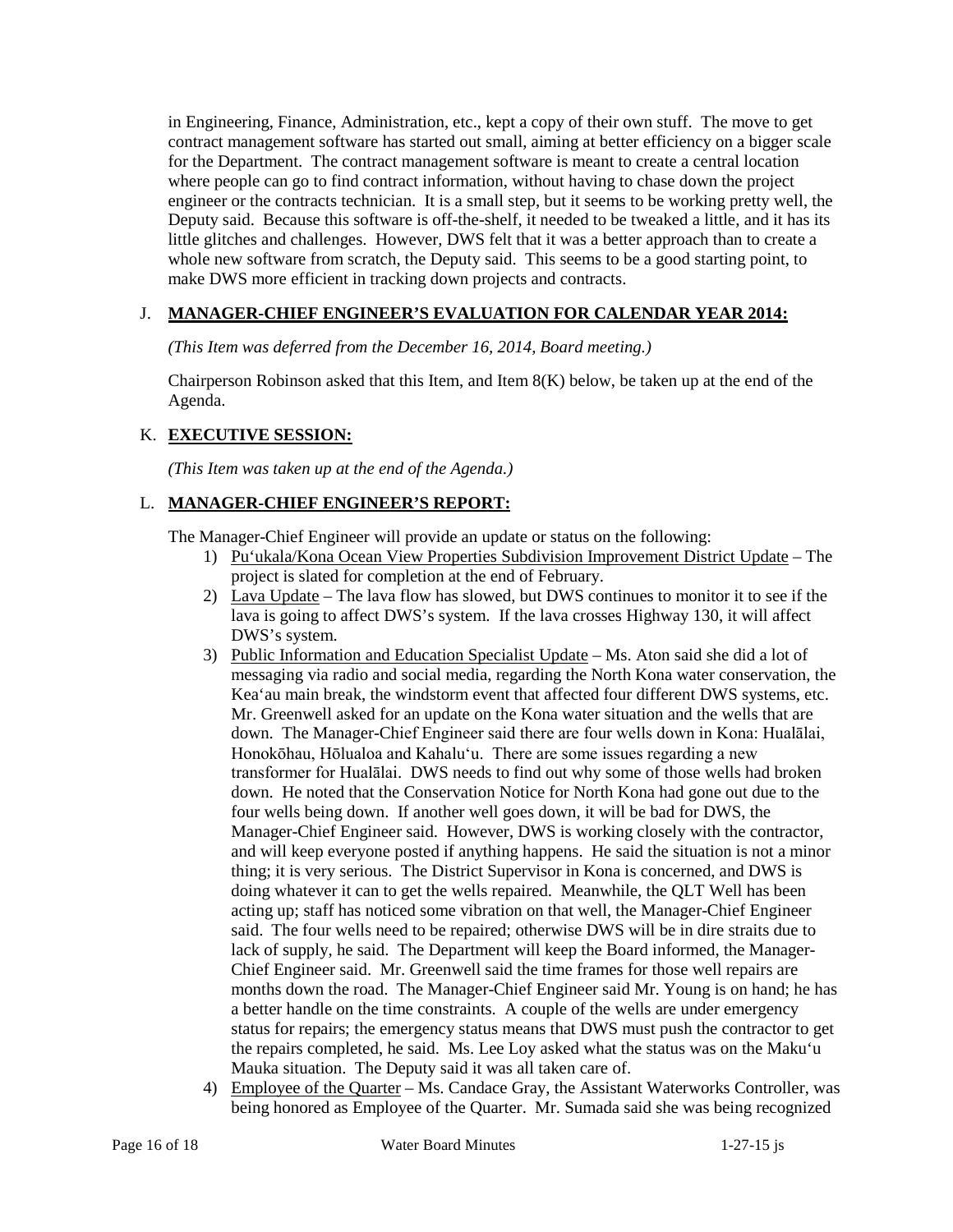for her work in filing claims to FEMA following disasters that have taken place since the 2006 earthquake. Ms. Gray has been responsible for increasing the reimbursable claims from about \$3 million to \$8 million; DWS will get 75 percent of that \$8 million, if approved.

# M. **CHAIRPERSON'S REPORT:**

No report.

# **MANAGER-CHIEF ENGINEER'S EVALUATION FOR CALENDAR YEAR 2014:**

*(This Item was moved to the end of today's Agenda).*

Chairperson Robinson entertained a Motion to go into Executive Session.

ACTION: Ms. Lee Loy so moved; seconded by Mr. Arikawa, and carried unanimously by voice vote.

The Board returned to regular session.

ACTION: Ms. Lee Loy moved to continue the matter to the next meeting, and in the interim, to allow the Chairperson and Vice-Chairperson to discuss with the Manager-Chief Engineer the evaluation and the salary compensation, and to bring a Recommendation for the Board's approval at its next meeting; seconded by Ms. Iokepa-Moses, and carried unanimously by voice vote.

# K. **EXECUTIVE SESSION:**

The Board convened an executive meeting to consider the evaluations of the Manager-Chief Engineer, as authorized by Hawai'i Revised Statutes, Sections 92-4, and 92-5(a)(2), 92-5(a)(4) and Hawai`i County Charter Section 13-20(b), where consideration of matters affecting privacy will be involved, and for the purpose of consulting with the Water Board's attorney on questions and issues pertaining to the Water Board's powers, duties, privileges, immunities, and liabilities.

(*Executive Session began at 11:58 a.m., and ended at 12:12 p.m.)*

### 9) ANNOUNCEMENTS:

### 1. **Next Regular Meeting:**

The next meeting of the Water Board is scheduled for February 24, 2015, at the West Hawai'i Civic Center, Community Center, Bldg. G, 74-5044 Ane Keohokalole Hwy, Kailua-Kona, HI.

### 2. **Following Meeting:**

The following meeting of the Water Board will be held at 10:00 a.m. on March 24, 2015, at the Department of Water Supply, Operations Center Conference Room, 889 Leilani Street, Hilo, HI.

### 10) ADJOURNMENT

\_\_\_\_\_\_\_\_\_\_\_\_\_\_\_\_\_\_\_\_\_\_\_\_

ACTION: Mr. Takamine moved to adjourn; seconded by Mr. Arikawa, and carried unanimously by voice vote.

The meeting adjourned at 12:14 p.m.

Secretary